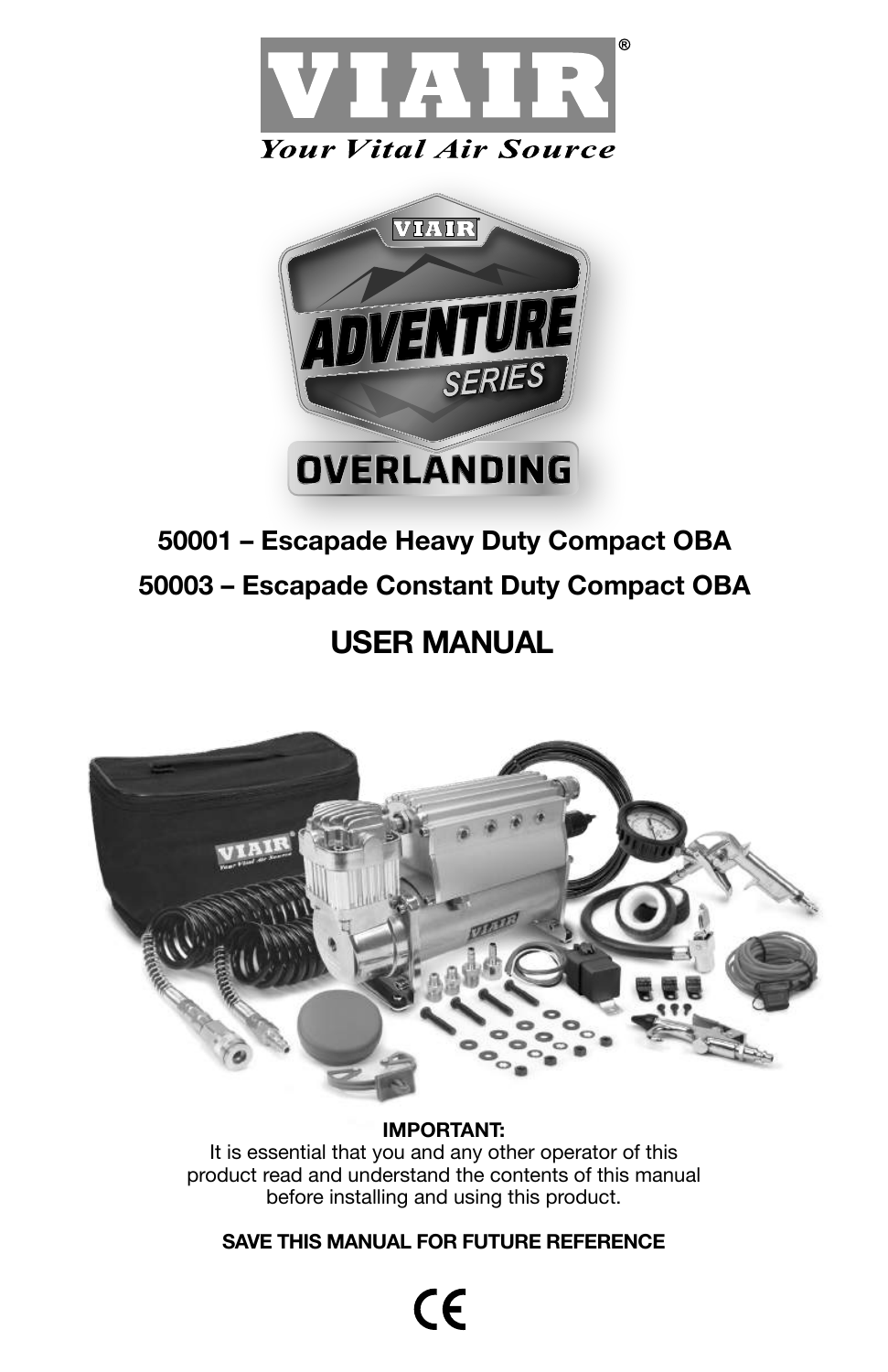# **IMPORTANT SAFETY INSTRUCTIONS**

### **CAUTION - To reduce risk of electrical shock or electrocution:**

- Do not disassemble. Do not attempt repairs or modifications. Refer to qualified service agencies for all required service and repairs.
- Do not use this product around an area where it can fall or be pulled into water or other liquids.
- Do not reach for this product if it has fallen into liquid.
- Use this compressor with 12-Volt DC systems only.
- This product should never be left.unattended during use.

### **WARNING - To prevent injury:**

- Never allow children to operate this compressor. Close supervision is necessary when this compressor is being used near children.
- This compressor will become very HOT during and immediately after use. Do not touch any part of this compressor with bare hands during and immediately after use.
- Do not use this product near flames or explosive materials or where aerosol products are being used.
- Do not operate this product where oxygen is being administered.
- Do not pump anything other than atmospheric air.
- Never use this product while sleepy or drowsy.
- Do not use any tools or attachments without first determining maximum air pressure for that tool or attachment.
- Never point any air nozzle or air sprayer toward another person or any part of the body.
- This air compressor is equipped with an Automatic Reset Thermal Protector, and can automatically restart after the thermal protector resets. Always cut off power source when thermal protector becomes activated.
- Wear safety glasses or goggles when operating this product.
- Use only in well ventilated areas.

# **INSTALLATION**

Please read and follow the installation instructions carefully to avoid injury or damage to the compressor or your vehicle.

Each of our air compressors and parts have been carefully produced and packaged. Before you begin installation, please familiarize yourself with the Escapade Heavy Duty/Constant Duty Compact OBA Kit Components List in this manual.

### Guidelines for Selecting Mounting Location:

The selection of proper mounting location for your air compressor will help ensure a long and trouble free compressor service life. Please pay close attention to the following guidelines:

- 1. Select a FLAT, UPRIGHT, AND SECURE location where the compressor can be mounted.
- 2. The cooler the ambient temperature, the less chance the compressor will overheat. If mounted in the engine compartment for prolonged use (tire filling), open your hood to allow maximum cooling of the compressor unit.
- 3. This compressor is moisture & dust resistant, but NOT DIRT OR WATERPROOF. Do not mount compressor in locations where the unit is likely to come in contact with the elements.
- 4. Always utilize the supplied remote filter mounting option, and route the air line from compressor air inlet to remote inlet air filter located in a clean and dry area. Secure the air filter to keep it from dislodging and becoming damaged.
- 5. If it is necessary to mount the air compressor further away from the battery, such as inside your vehicle or in the bed of your pickup, use the appropriate gauge wire for the-Amp draw of the compressor and distance from the battery. When in doubt, use the next larger wire gauge size.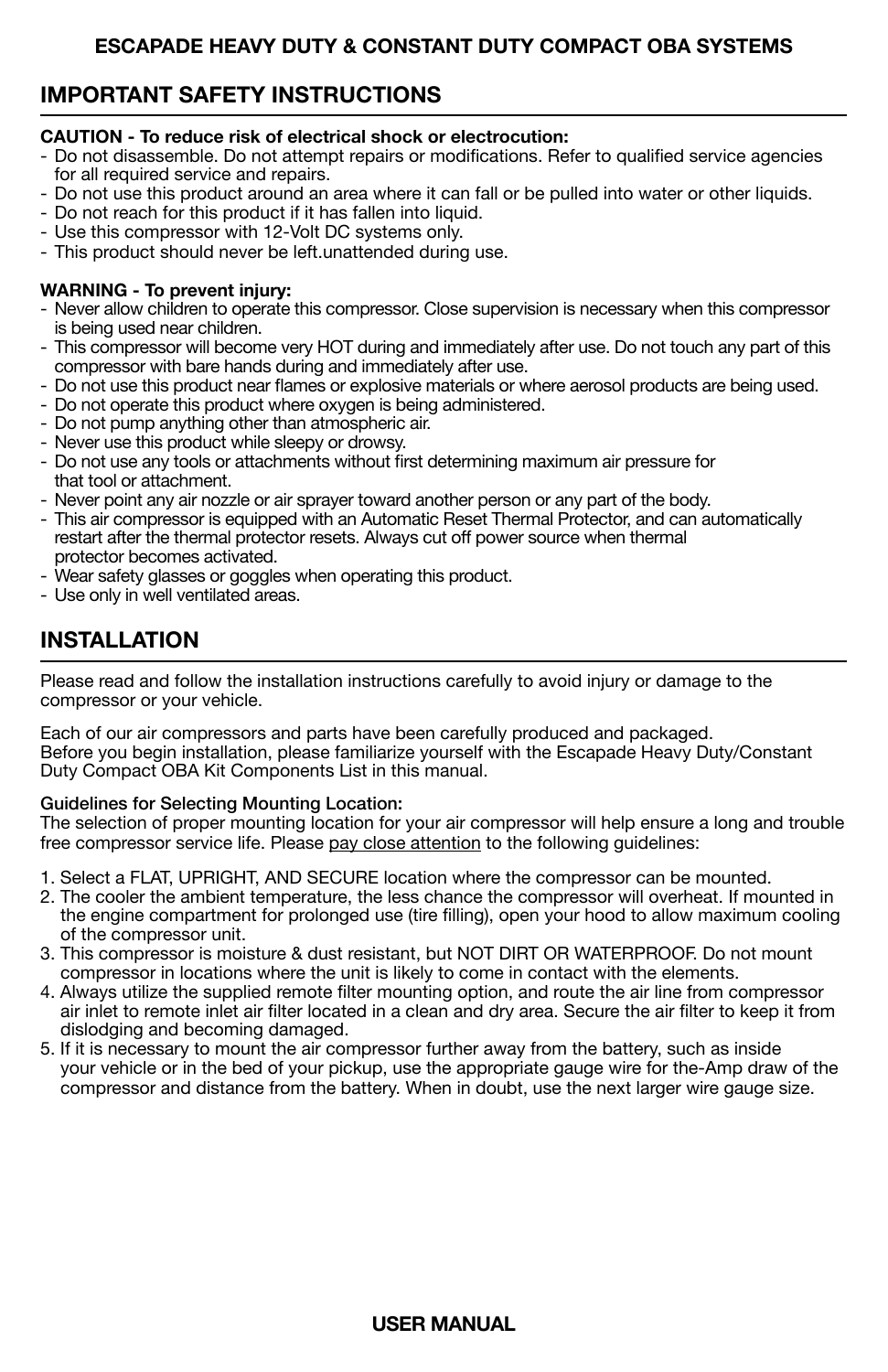# **MOUNTING AND WIRING**

- 1. Disconnect ground cable from vehicle's battery.<br>2. Position the air compressor in the location where
- 2. Position the air compressor in the location where it will be mounted.
- 3. NOTE: For remote inlet air filter installation, refer to instructions included in the Remote Inlet Air Filter Pack.
- 4. Make sure that your compressor setup is properly fused.
- 5. Before connecting to power source, re-check your system to make sure that all electrical connections are made properly.
- 6. Connect power lead to the battery. It is recommended to provide switched power for the system, that is only turned on when the ignition of the vehicle is also energized in case of any air leaks that may allow the system to turn on and drain your battery during periods when the vehicle might remain parked. This is especially important when using a small reservoir, as is supplied with all Escapade Heavy Duty/Constant Duty Compact OBA Kits.
- 7. Ensure that the drain valve located on the underside of the Escapade Heavy Duty/Constant Duty Compact OBA reservoir is closed.
- 8. When power is made available to the Escapade Heavy Duty/Constant Duty Compact OBA the system will automatically turn on and fill the reservoir tank.
- 9. When the cutoff pressure of the Escapade Heavy Duty/Constant Duty Compact OBA has been reached, the system will shut off automatically.
- 10. Inspect all air line connections for leaks with soap and water solution. If a leak is detected, the connection may not be made properly. Re-do any connections that are leaking. The use of thread locker is recommended for all fittings. (*Avoid the use of thread tape*).

# **ESCAPADE HEAVY DUTY/CONSTANT DUTY COMPACT OBA KIT COMPONENTS LIST:**

- Qty. 1: 400/450C equipped with Thermal Overload Protector
- Qty. 1: Extruded Aluminum Air Tank
- Qty. 1: Pre-installed 175 PSI Safety Valve
- Qty. 1: Pre-installed 1/8" NPT Drain Cock
- Qty. 1: Pre-installed 110/145 PSI Sealed Pressure Switch
- Qty. 8: Pre-installed 1/4" NPT Recessed Port Plugs
- Qty. 1: Pre-installed Quick Connect Coupler
- Qty. 2: 1/4" NPT to 1/8" BSP Adapters
- Qty. 1: 1/4" NPT M Barbed Fitting for 3/8" Air Line (For Remote Mount Air Filter Installation)
- Qty. 1: 1/4" NPT F Barbed Fitting for 3/8" Air Line (For Remote Mount Air Filter Installation)
- Qty. 1: Coiled Air Line (For Remote Mount Air Filter Installation)
- Qty. 1: Air Filter Housing
- Qty. 2: Replacement Air Filter Elements
- Qty. 1: Mounting Hardware
- Qty. 1: Inflation Kit w/ 2.5" Tire Gun, 160 PSI, 30' Hose, Carry Bag
- Qty. 1: Rubber-Tipped Blow Gun (1/4" Quick Connect Stud)
- Qty. 1: 20ft. Freeze Resistant 12-Gauge Wire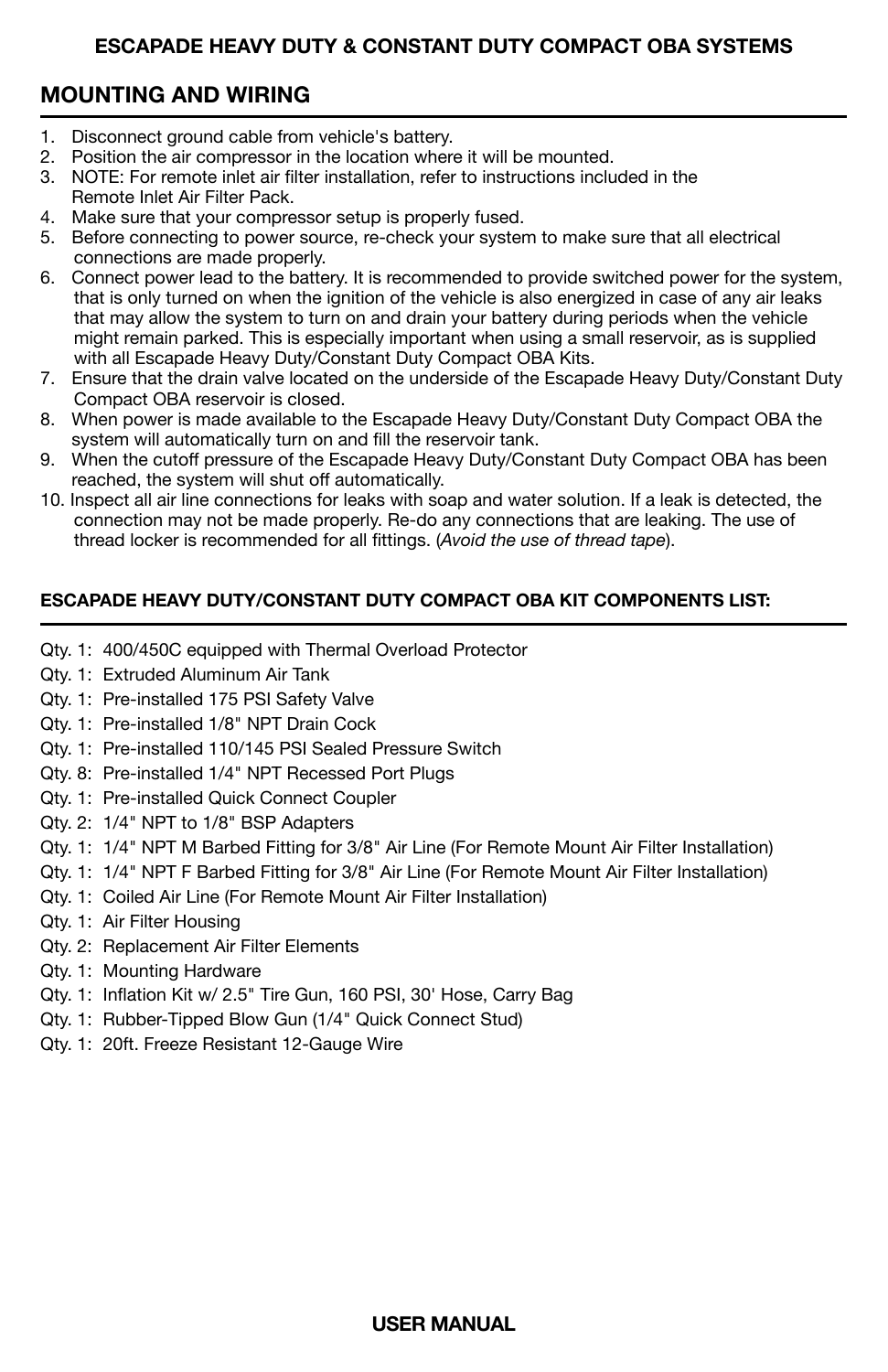# **OPERATING INSTRUCTIONS**

- 1. IMPORTANT: Always operate the compressor at or below the MAXIMUM PRESSURE RATING of the compressor. Please refer to Application & Specifications Sections of this manual for details.
- 2. Always observe the MAXIMUM DUTY CYCLE of the air compressor. Refer to Compressor Applications and Specifications Sections of this manual for details. Operation exceeding maximum pressure ratings and/or duty cycle will result in damage to the air compressor.
- 3. Your air compressor is equipped with an AUTOMATIC THERMAL OVERLOAD PROTECTOR. This feature is designed to protect the air compressor from overheating and causing permanent damage to your air compressor. The thermal overload protector will automatically cut power to your air compressor should the internal operating temperature of the air compressor rise above safe levels during excessive use.
- 4. Should at any time during use, your air compressor automatically shuts off unexpectedly; do not attempt to restart it. Turn off power and allow unit to cool for at least 30 minutes. This will allow the Thermal Overload Protector to reset so you can safely resume use of the air compressor.
- 5. To prevent discharge of your vehicle's battery, and enhance performance, keep the vehicle's engine running while using the compressor.
- 6. Only operate compressor in well ventilated areas.

**NOTE:** Your Escapade Heavy Duty/Constant Duty Compact OBA Systems are equipped with a sealed pressure switch. Due to manufacturing tolerances, a variance of +/- 5% is possible for turn on & off pressures. This is not a manufacturing defect, and will not affect the operation of air lockers, nor the ability of the OBA Kit to inflate tires.

# **MAINTENANCE & REPAIRS**

- 1. Periodically check all electrical and fittings connections. Clean and tighten as needed.
- 2. Periodically check all mounting screws. Tighten as needed.
- 3. Replace air filter element periodically. Replacement frequency depends on operating frequency and operating environment. For frequent use in dusty environment, you should replace air filter element more oft.n.
- 4. Regularly clean dust and dirt from compressor cooling fins and/or motor housing.
- 5. Your air compressor is equipped with a permanently lubricated, maintenance-free motor. Never try to lubricate the compressor.
- 6. All repairs should be performed by Manufacturer or Manufacturer's Authorized Service Agencies only.
- 7. For complete information regarding VIAIR® Warranty, please visit: *www.VIAIRcorp.com/warranty*

### **CAUTION:**

Never touch the air compressor or fittings connected to the air compressor, with bare hands during or immediately after use. The fittings connected may become very HOT during and after use. If necessary, wear heat resistant gloves to handle fittings and coil hose.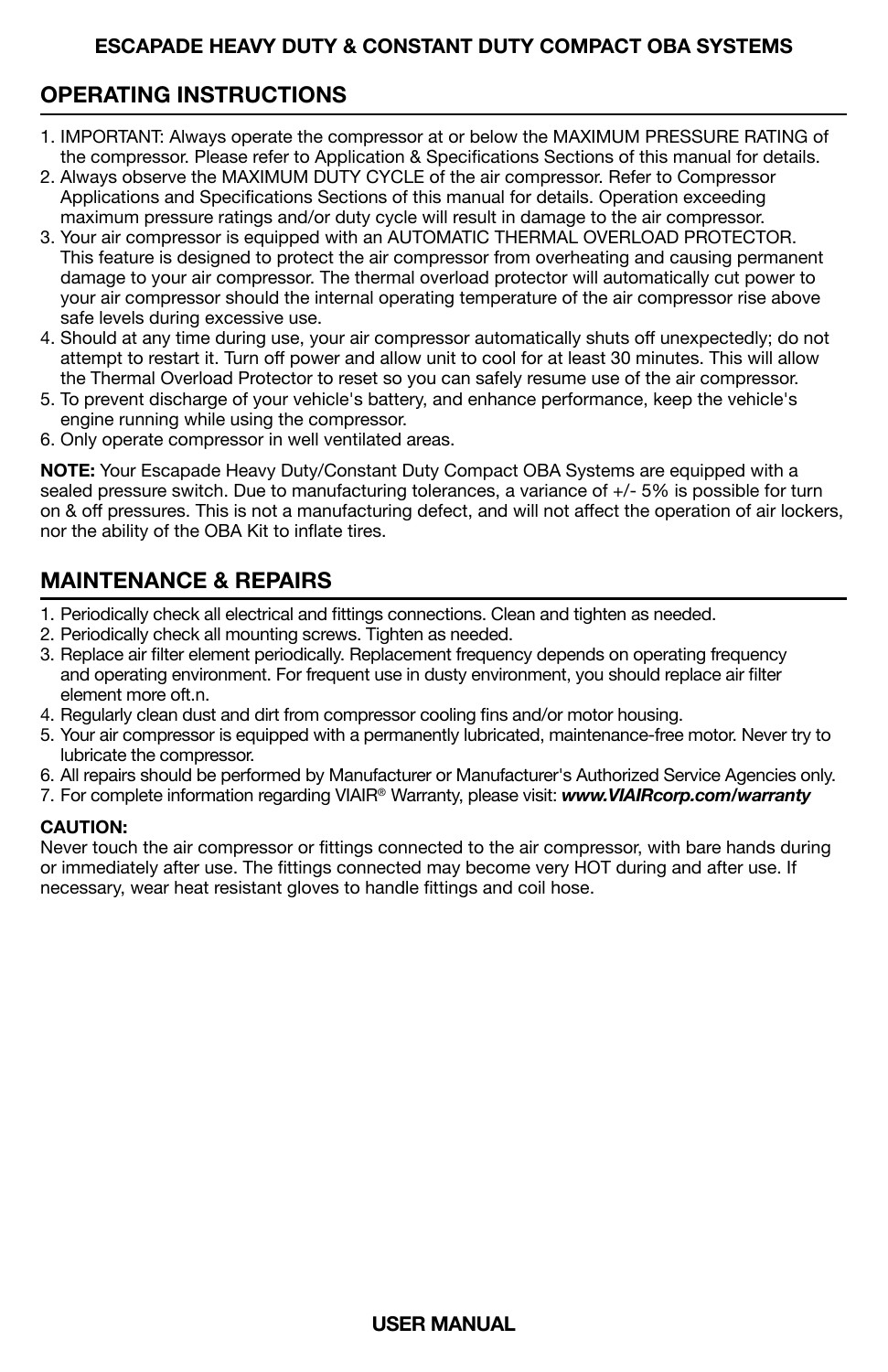# **SPECIFICATIONS**

• 50001 – Escapade Heavy Duty Compact OBA: 110/145 PSI (CE Certified)

| Motor Voltage:                     | 12-Volts                  |
|------------------------------------|---------------------------|
| Max. Current Consumption:          | 30-Amps                   |
| Recommended Fuse:                  | 40-Amps                   |
| Motor Type:                        | <b>Permanent Magnetic</b> |
| Horsepower:                        | 1/4                       |
| Max. Working Pressure:             | <b>150 PSI</b>            |
| Max. Duty Cycle (@72°F & 100 PSI): | 33%                       |
| min.tes On/Off (@72°F & 100 PSI):  | 20 On/ 40 Off             |
| Max. Ambient Temperature:          | 158°F                     |
| min. Ambient Temperature:          | $-40^{\circ}$ F           |
| Auto, Reset Thermal Protection:    | Yes                       |
| Ingress Protection Rating:         | IP67                      |

### • 50003 – Escapade Constant Duty Compact OBA: 110/145 PSI (CE Certified)

| Motor Voltage:                     | 12-Volts           |
|------------------------------------|--------------------|
| Max. Current Consumption:          | 23-Amps            |
| <b>Recommended Fuse:</b>           | 30-Amps            |
| Motor Type:                        | Permanent Magnetic |
| Horsepower:                        | 1/4                |
| Max. Working Pressure:             | <b>150 PSI</b>     |
| Max. Duty Cycle (@72°F & 100 PSI): | 100%               |
| min.tes On/Off (@72°F & 100 PSI):  | Continuous         |
| Max. Ambient Temperature:          | 158°F              |
| min. Ambient Temperature:          | $-40^\circ F$      |
| Auto, Reset Thermal Protection:    | Yes                |
| Ingress Protection Rating:         | IP67               |

# **ABOUT COMPRESSOR DUTY CYCLE:**

Duty cycle refers to the amount of time a compressor can be operated in a given time period at 100 PSI, and a standard ambient temperature of 72° F. It is commonly expressed in percentage format: Compressor on time ÷ (on time + off time) = Duty Cycle%.

### **ONE-HOUR DUTY CYCLE MINUTES ON /<br>(100 PSI @ 72°F) MINUTES OFF** (100 PSI @ 72°F) **MINUTES OFF**

| (100 PSI @ |  |
|------------|--|
| 9%         |  |
| 10%        |  |
| 15%        |  |
| 20%        |  |
| 25%        |  |
| 30%        |  |
| 33%        |  |
| 50%        |  |
| 100%       |  |
|            |  |

9% 5 min. On / 55 min. Off 10% 6 min. On / 54 min. Off 9 min. On / 51 min. Off 12 min. On / 48 min. Off 25% 15 min. On / 45 min. Off 18 min. On / 42 min. Off 33% 20 min. On / 40 min. Off 50% 30 min. On / 30 min. Off 1 Hour Run Time

**NOTE:** All compressors, regardless of rated duty cycle, require sufficient rest time in between cycles to allow for partial or complete heat dissipation. Heat dissipation rates may vary depending on ambient temperatures and operating conditions.

### **ABOUT RATED WORKING PRESSURE:**

To ensure trouble free service life of your compressor, always operate compressor within rated working pressure of the compressor. Never use a pressure switch with a higher cut-off pressure than compressor's rated working pressure.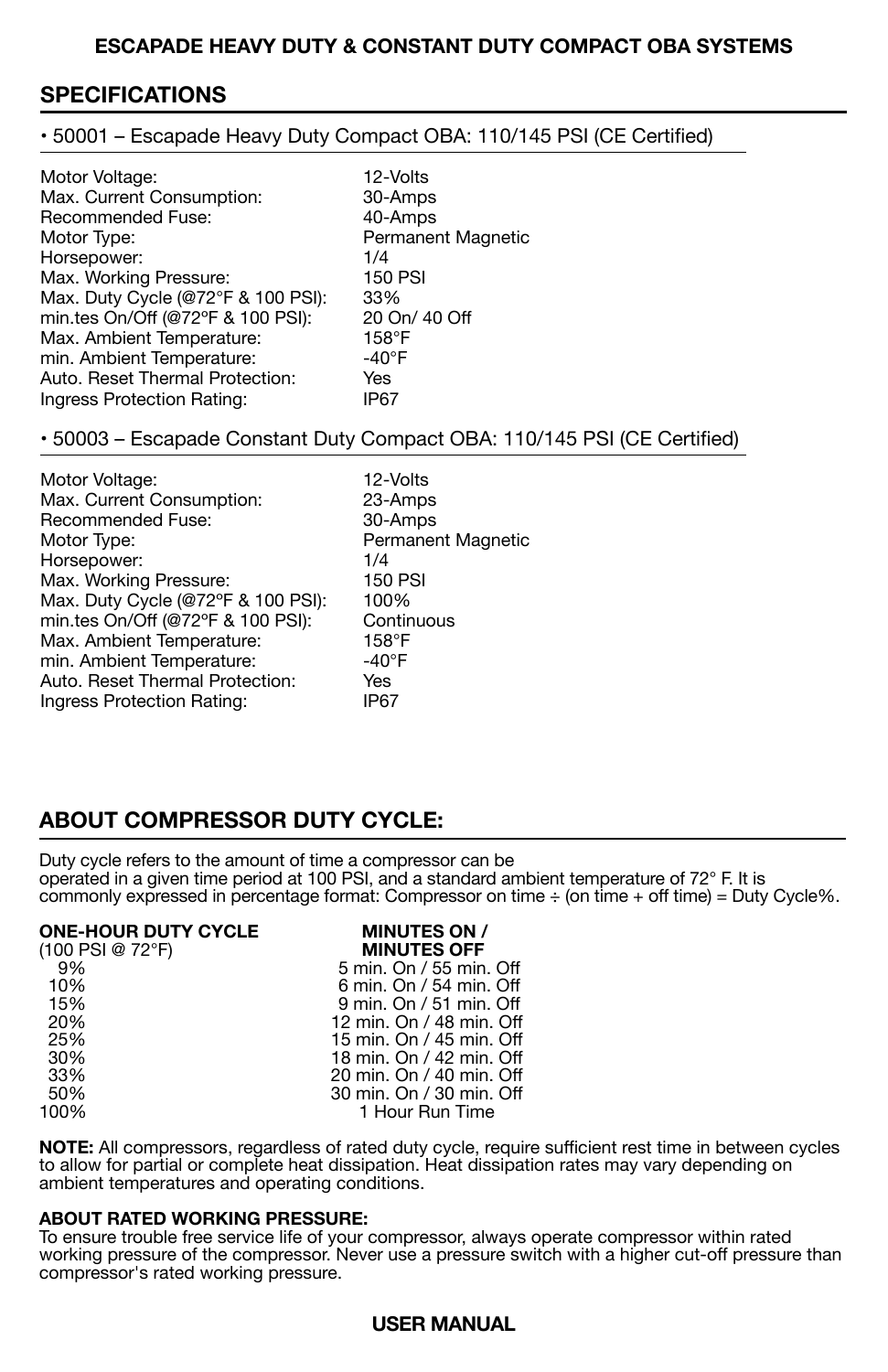# **TIRE INFLATION GUN OPERATING INSTRUCTIONS**

Your Escapade HD/CD Onboard Air System also comes with a Tire Inflation Gun for airing up tires and adding compressed air to any inflatable items with a valve stem.

### **1. Using the Tire Inflation Gun:**

Using a 1/4" Quick Connect Coupler, connect the Tire Inflation Gun to an air hose and connect to a tire valve stem or similar inflation collar by securing the folding lever on the Inflation Gun air chuck.

### **2. Filling Tires and other Inflatable Items:**

Squeeze the Inflation Trigger on the Inflation Gun by pressing it towards the handle of the gun. This will allow stored air from the air tank to flow through the gun and through the chuck into your tire or other inflatable items.

### **3. Checking Tire Pressure:**

To check tire pressure, release Inflation Trigger on Inflation Gun and allow the needle of the 0-160 PSI gauge to settle. Tire pressure will be able to be read only when the inflation trigger is released.

### **WARNING:**

- Never operate the Inflation Gun at any pressure exceeding 160 PSI.
- Use caution when attaching or removing air chuck from valve stems.
- Always ensure that tire valve stems are tight before inflating tires.
- Be careful to never inflate any tire or other inflatable items past its rated pressure to avoid explosion, possible injury, or death.

**Please Note:** Not intended for use with regular portable compressors or units meant to be operated with an open ended air chuck. The Tire Inflation Gun is equipped with a close ended chuck and will hold pressure back, which could cause the hose to burst.

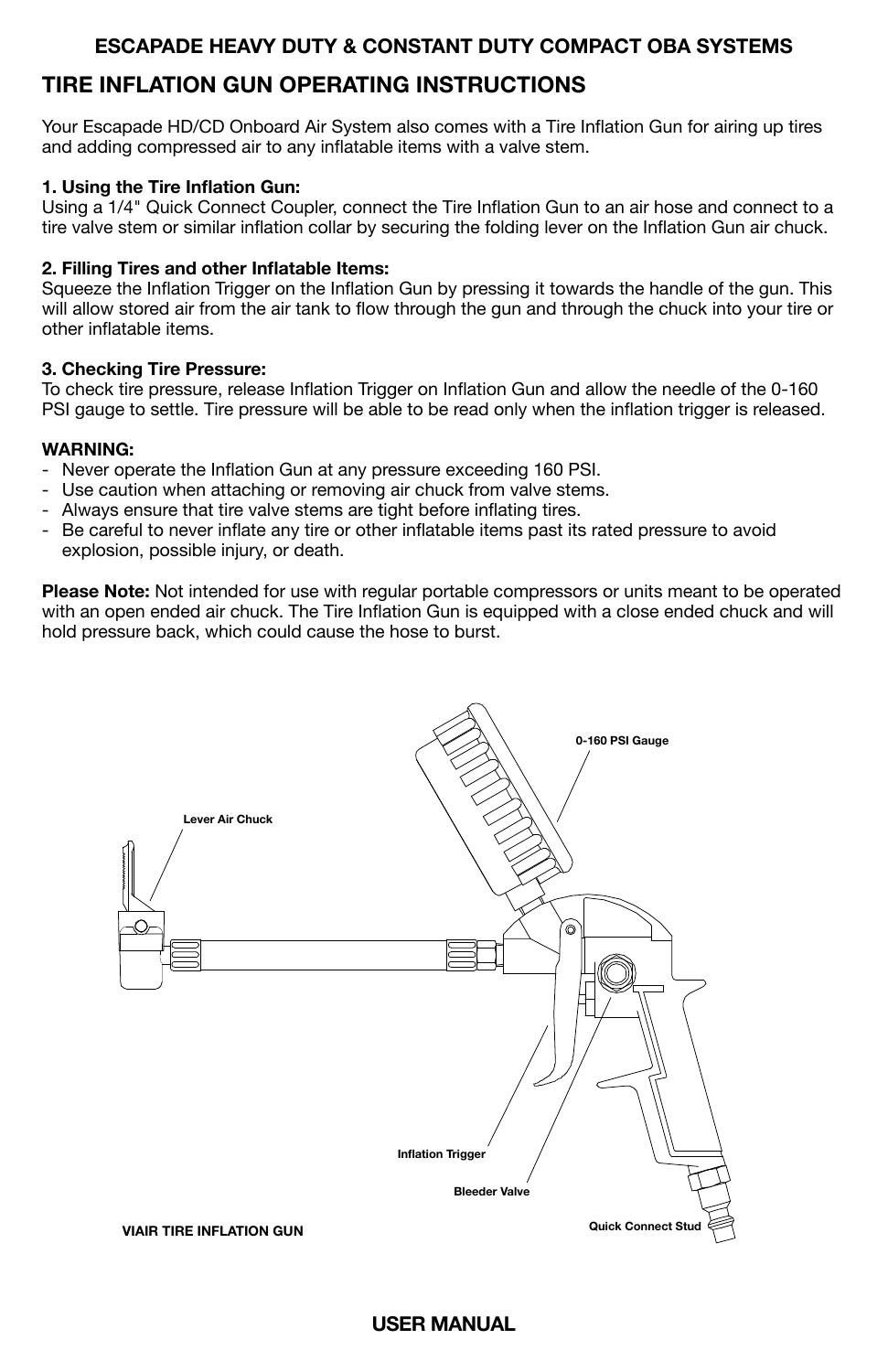# **TROUBLESHOOTING GUIDE:**

| PROBLEM:                                                                      | <b>POSSIBLE CAUSE(S)</b>                                                                                                  | <b>CORRECTIVE ACTION</b>                                                                                                                                                                                                                                                                                        |
|-------------------------------------------------------------------------------|---------------------------------------------------------------------------------------------------------------------------|-----------------------------------------------------------------------------------------------------------------------------------------------------------------------------------------------------------------------------------------------------------------------------------------------------------------|
| Tank pressure drops when<br>compressor(s) shut off                            | 1. Loose drain cock<br>2. Check valve leaking<br>3. Loose connections                                                     | 1. Tighten drain cock<br>2. Replace check valve or<br>compressor(s)<br>3. Check all connections with<br>soap and water solution and<br>tighten                                                                                                                                                                  |
| Compressor runs<br>continuously and air flow<br>lower than normal             | 1. Excessive air usage<br>2. Loose connections<br>3. Worn piston ring or inlet<br>valve.<br>4. Clogged air filter element | 1. Decrease air usage<br>2. Check all connections with<br>soap and water solution and<br>tighten.<br>3. Repair or replace compressor<br>4. Replace air filter element                                                                                                                                           |
| Compressor runs<br>continuously causing safety<br>valve (if equipped) to open | 1. Bad pressure switch<br>2. Defective safety valve                                                                       | 1. Replace pressure switch<br>2. Replace safety valve                                                                                                                                                                                                                                                           |
| Excessive moisture in<br>discharge                                            | 1. Excessive water in air tank<br>2. High humidity                                                                        | 1. Drain tank, tilt tank to drain.<br>Drain tank more frequently<br>2. Move compressor to area<br>with less humidity, or use air<br>line filter.                                                                                                                                                                |
| Compressor will not run                                                       | 1. No power, or power switch<br>in OFF position<br>2. Blown fuse<br>3. Motor overheats<br>4. Faulty pressure switch.      | 1. Make sure compressor<br>switch is ON<br>2. Disconnect compressors<br>from power source, replace<br>fuse. (Refer to Specifications<br>section for correct fuse-<br>Amperage.)<br>3. Let compressors cool off for<br>about 30 minutes to allow<br>thermal overload switch reset.<br>4. Replace pressure switch |
| Thermal overload protector<br>cuts out repeatedly                             | 1. Lack of proper ventilation or<br>ambient temperature too high<br>2. Compressor valves failed                           | 1. Move compressor to well<br>ventilated area, or area with<br>lower ambient temperature<br>2. Repair or replace compressor                                                                                                                                                                                     |
| Excessive knocking or<br>rattling                                             | 1. Loose mounting bolts<br>2. Worn bearing on eccentric or<br>motor shaft<br>3. Cylinder or piston ring is worn           | 1. Tighten mounting bolts<br>2. Repair or replace<br>compressor<br>3. Repair or replace<br>compressor                                                                                                                                                                                                           |

### **CAUTION: NEVER DISASSEMBLE COMPRESSOR WHILE COMPRESSOR IS PRESSURIZED.**